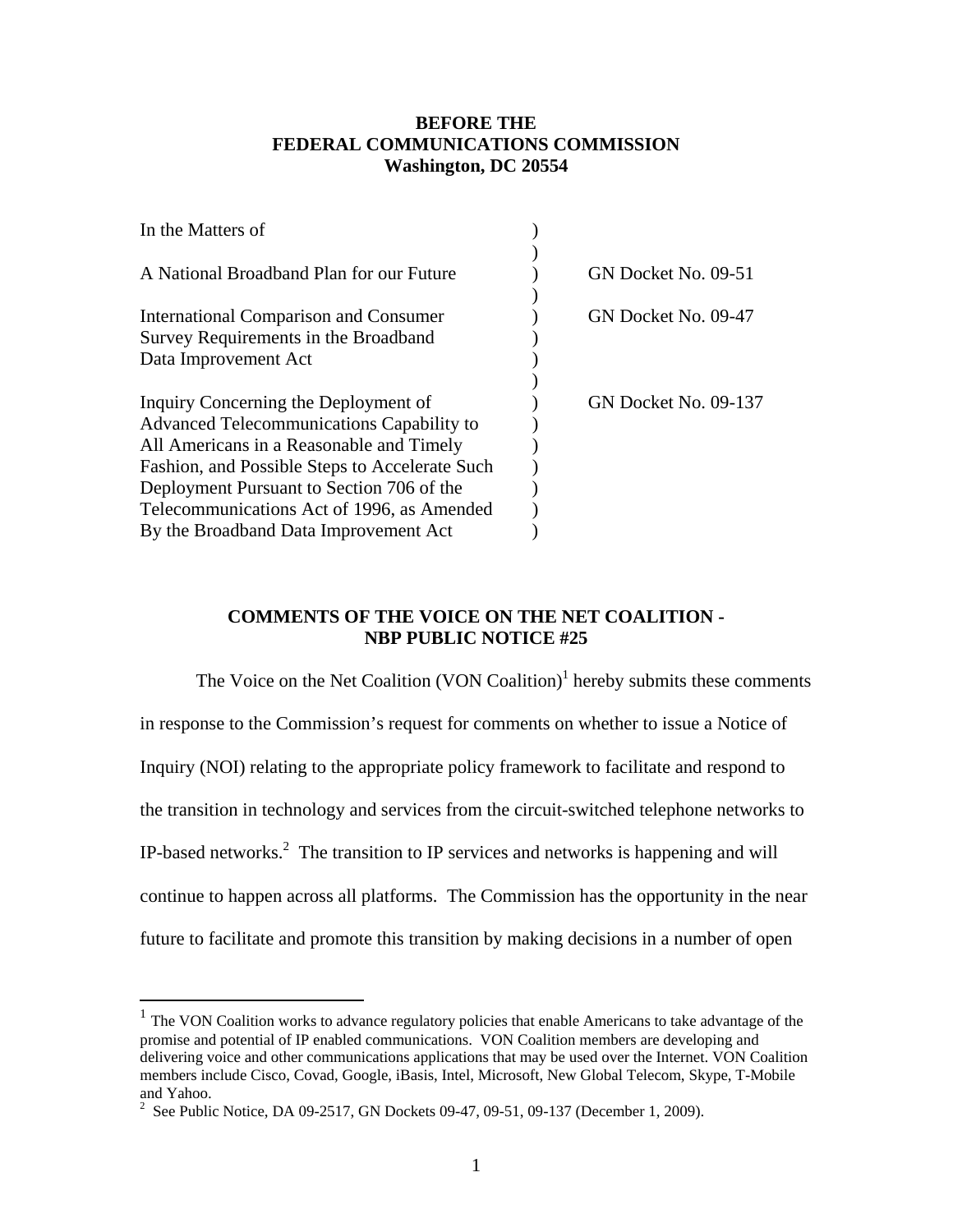proceedings – and without the need for another NOI -- that will encourage further investment and development in IP networks and applications by carriers, developers and the financial community.

#### **DISCUSSION**

 The past three years have seen an explosion in the investment and the adoption of IP services and IP networks. $3$  The convergence of voice, video and data challenge traditional notions of how consumers use their telephones and television sets. This evolution now means that all devices, phones, televisions, and computers, are each performing more and more functions and leveraging off the other. Voice over Internet Protocol (VoIP) has become the obvious choice for residential, business and government users seeking to reduce costs while increasing functionality.<sup>4</sup>

 The Commission has helped facilitate public acceptance of IP services by limiting regulation of IP-enabled voice to those services that are a replacement for traditional phone service, imposing requirements only where necessary to protect consumers or aid public safety.<sup>5</sup> The Commission has wisely refused to broadly regulate new services, simply because they may offer certain, similar functionality to traditional telecommunications services. <sup>6</sup> The Commission must maintain this balance – regulating only when it must to correct for market failures or consistent with its public safety mandates.

<sup>&</sup>lt;sup>3</sup> See, e.g., Rethinking Voice as an App, at http://www.technologyreview.com/communications/24239/?a=f.<br><sup>4</sup> Benert: VeIB merket grou to \$20.7 billion. FiergeVeIB, at http://www.fiergevein.com/sterv/in telephony. Report: VoIP market grew to \$20.7 billion, FierceVoIP, at http://www.fiercevoip.com/story/ip-telephony-

grew-10-percent-q3-2009/2009-12-10. See, e.g., *E911 Requirements for IP-Enabled Service Providers*, 20 FCC Rcd 10245 (2005); *Communications Assistance for Law Enforcement Act and Broadband Access and Services*, 20 FCC Rcd 14989 (2005).

 $6$  For example, the Commission refused to act on petition filed in 1996 by the America's Carriers Telecommunications Association, which was seeking a ruling that providers of Internet phone software and hardware should be regulated as common carrier. See Public Notice, DA 96-414, RM No. 8775 (March 25, 1996).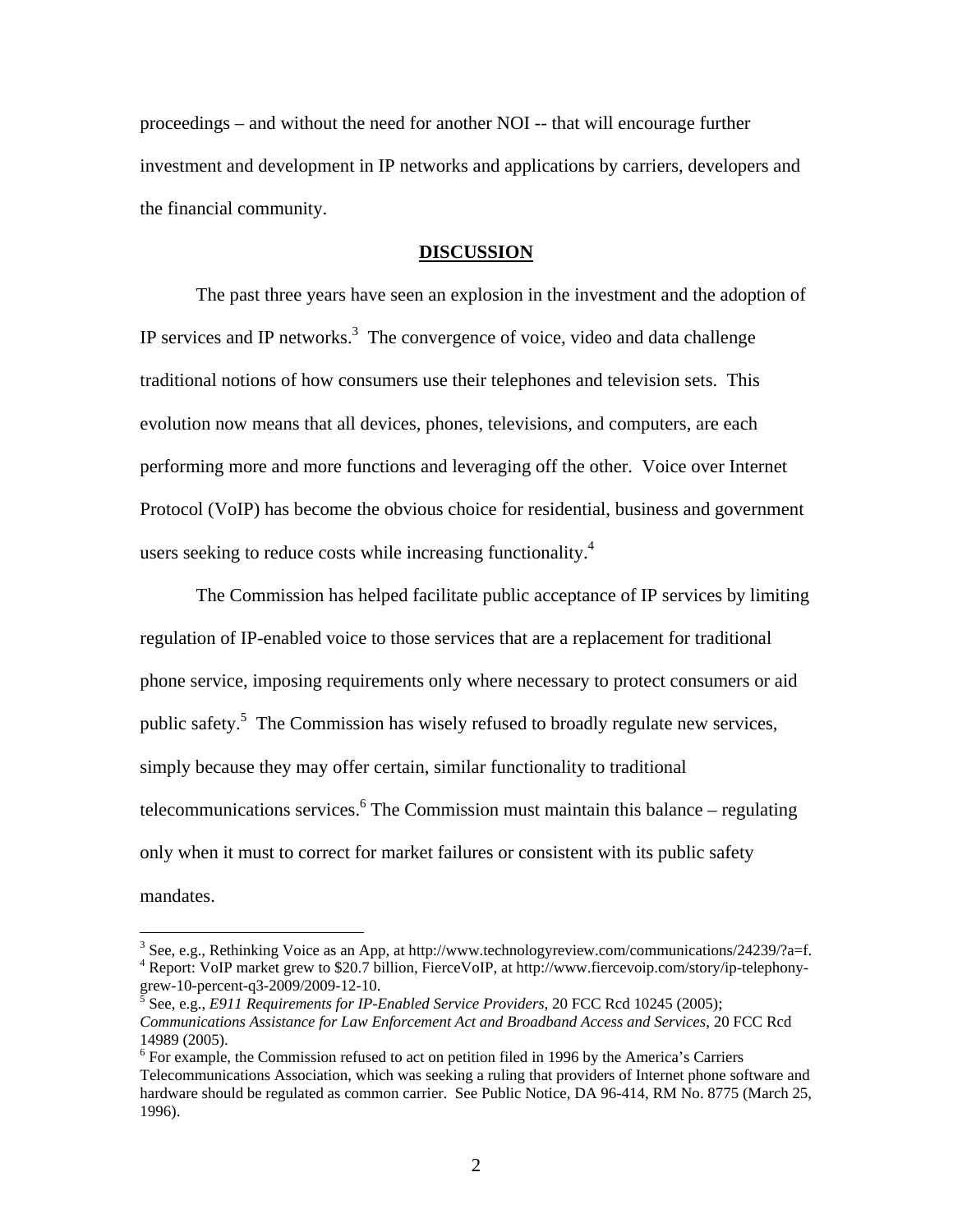*Broadband.* Internet availability and adoption must be universal. The transition to an all-IP world must not leave behind any geographic areas of the country or classes of users. While most users have access to at least one broadband option, there are still areas where there is no Internet access or only dial-up may be available. Also, problematically, large classes of users, including seniors, minority groups and low income individuals do not own computers or purchase Internet services when they are available.

 As required by Congress as part of the stimulus legislation passed earlier this year, the Commission is in the midst of the development of a monumental National Broadband Plan that seeks to address these lingering issues of adoption and availability.<sup>7</sup> Once released in February, the report is expected to provide a complete picture of where we are today, where we want to be tomorrow and how we can best get there. This effort, along with the more than \$7 billion allocated by Congress to fund the expansion of broadband seeks to address issues related to broadband deployment as well as adoption. These efforts will provide grants to the states to complete mapping efforts that will identify unserved areas, provide funding to anchor institutions (such as schools and libraries) to encourage robust future proof broadband connectivity, and encourage adoption of broadband and access to compelling online content and services. Finally, the VON Coalition supports the Commission's initiative to examine current spectrum allocations, with the prospect that additional spectrum may be allocated for wireless broadband.8

 The Commission should also seriously consider a complete overhaul of the current universal service program. A first step would be to consider proposals to include

<sup>&</sup>lt;sup>7</sup>A National Broadband Plan for Our Future, Notice of Inquiry, GN Docket No. 09-51 (April 8, 2009).<br><sup>8</sup> Data Sought on Uses of Spectrum, NBB Public Notice #26, GN Docket 00, 51 (Desember 2, 2000).

<sup>&</sup>lt;sup>8</sup> Data Sought on Uses of Spectrum, NBP Public Notice #26, GN Docket 09-51 (December 2, 2009).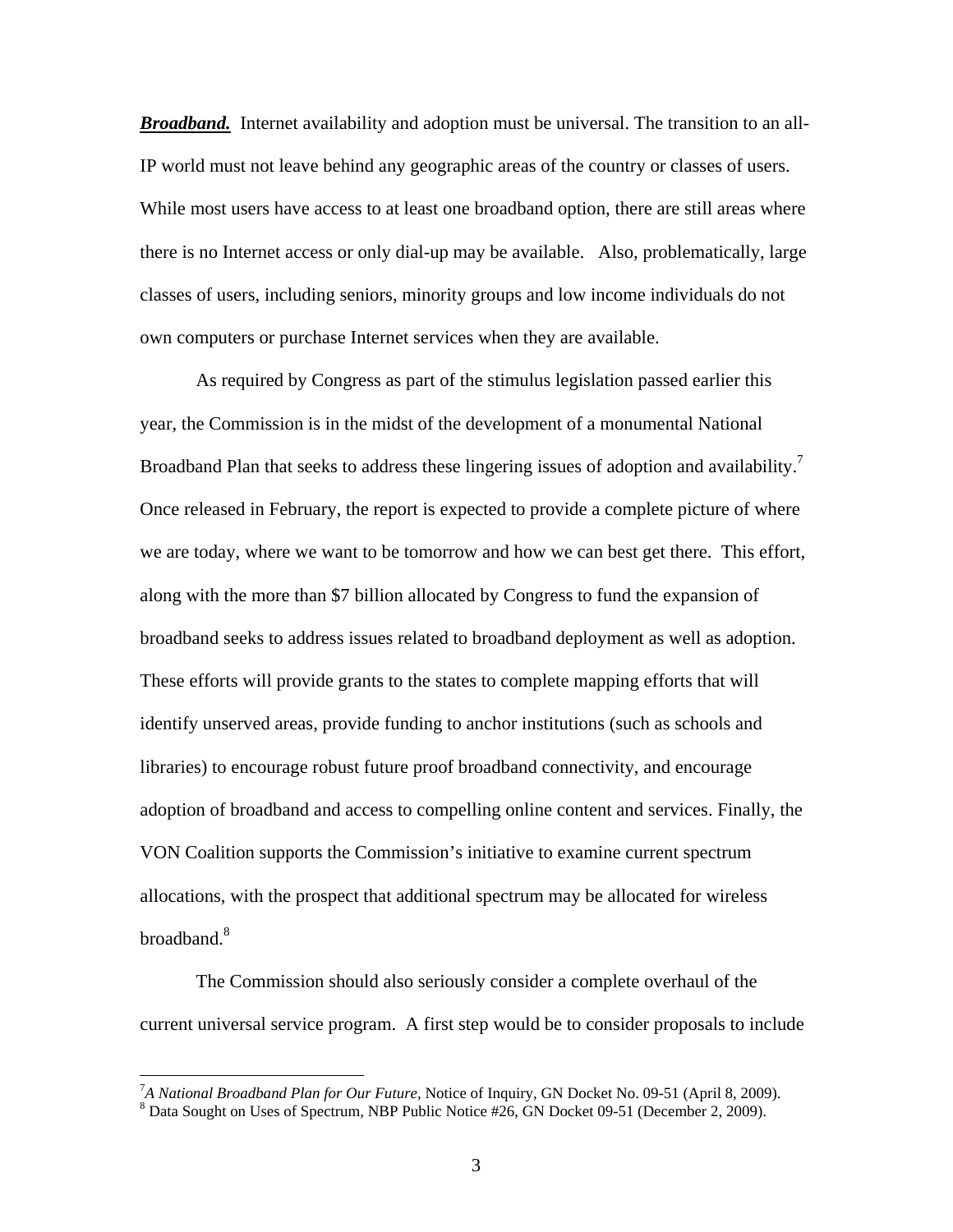broadband access as a supported service for lifeline and link-up eligible consumers.<sup>9</sup> For more than a decade, the Commission was able to use these important federal programs to expand the availability of basic telephone services to those most in economic need. Similarly, the transition to an all-IP network will require modification of the subsidy system to ensure universal availability of broadband, and this can be done in the context of the open Universal Service Fund docket.<sup>10</sup>

*Universal Service Fund*. The FCC announcement on December 11, 2009, that the first quarter 2010 contribution rate for the first time will exceed 14 percent was a sobering reminder that universal service reform must be a top priority for the Commission.<sup>11</sup> From a contribution methodology perspective, there is almost unanimous agreement that reliance on interstate revenues to fund USF will not be sustainable as consumers utilize new forms of communications that do not align with existing definitions for telecommunications. After more than a decade, carriers continue to struggle with a Form 499 that does not adequately account for service bundles that include what were once called local and long distance services (but today do not recognize geographic boundaries), software, account management features, and information services.<sup>12</sup> There is also continued confusion as to the responsibility of payment by wholesale and retail

<sup>&</sup>lt;sup>9</sup> See, e.g., Policies to Increase Broadband Adoption at Home, by Robert D. Atkinson, published by the Information Technology & Innovation Foundation (November 2009).

 $10$  Order on Remand and Report and Order and Further Notice of Proposed Rulemaking, 24 FCC Rcd 6475 (2008).

 $11$  Proposed First Quarter 2010 Universal Service Contribution Factor, CC Docket 96-45, DA 09-2588 (December 11, 2009).

<sup>&</sup>lt;sup>12</sup> See, e.g., Public Notice, Comment Sought on Request for Universal Service Fund Policy Guidance Requested by the Universal Service Administrative Company, DA 09-2117 (September 28, 2009).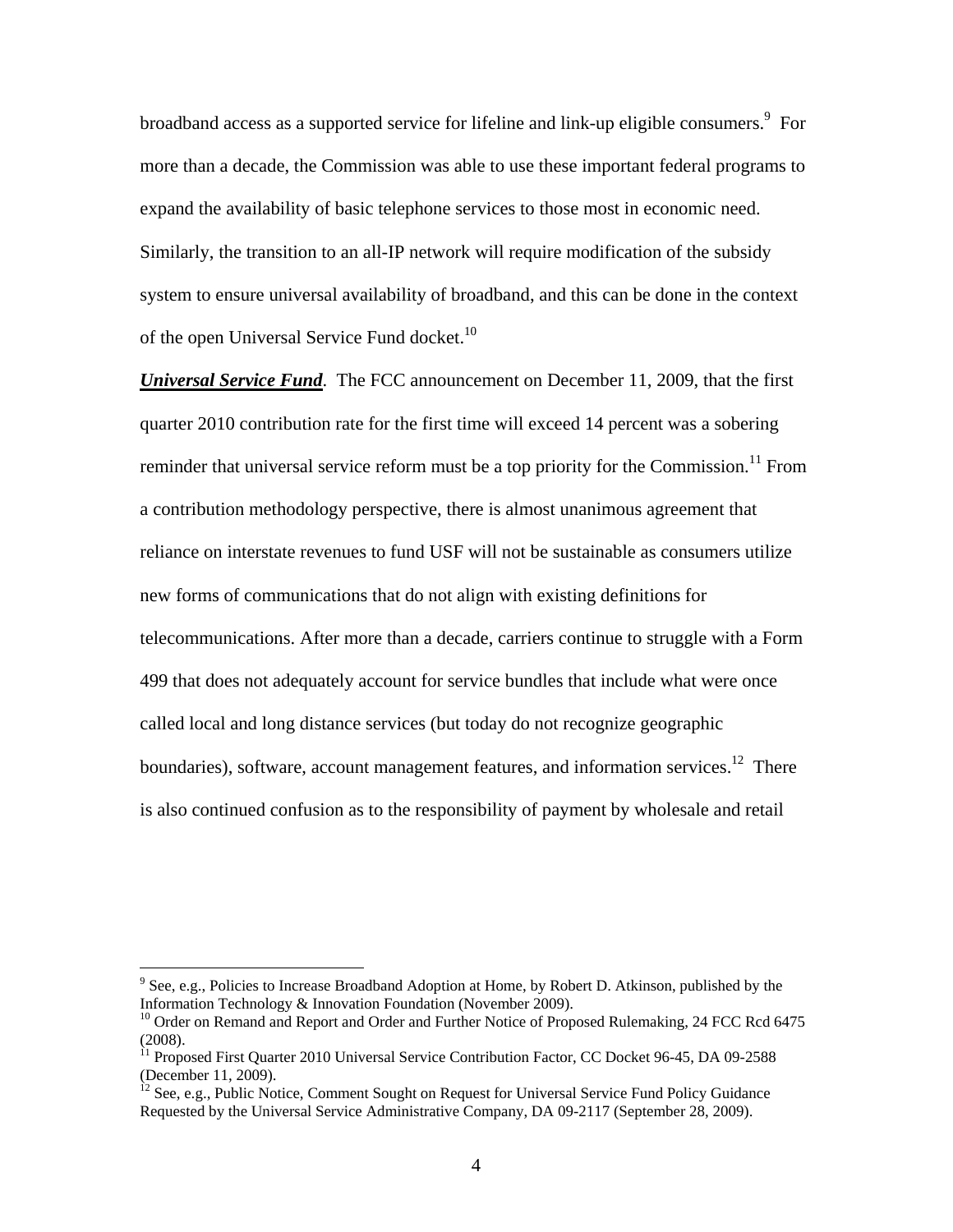providers, service providers to the government, international service providers and providers of managed services.<sup>13</sup>

 The VON Coalition continues to support a numbers- or connections-based contribution methodology that will remove the guesswork from the payment process. For example, the Commission reports that as of December 31, 2008 there were 667 million telephone numbers assigned to end users.<sup>14</sup> VON's support for a numbers or connections approach reflects the importance of putting in place a framework that promotes IP services and does not damage the ability of IP services to emerge and grow.

 From the expense side, the Commission must phase out funding of legacy networks and provide high cost support only for next generation networks – whether provided by incumbent carriers or others (including recipients of the federal stimulus dollars). As noted above, broadband access should be a supported service for lifeline and linkup, and for that to be successful, additional dollars paid in high cost areas must be used for the installation of broadband technology and networks that will allow all consumers to enjoy the benefits of the Internet and IP-enabled services. The Commission must recognize that next generation broadband networks can provide all services required for USF high cost support (though the Commission should revisit whether all those services are still necessary) and should have an equal opportunity to serve high cost areas and receive funding, if needed.

*Intercarrier Compensation and Interconnection.* To ensure that all Americans are able to take advantage of IP services, the Commission must reform intercarrier compensation

<sup>&</sup>lt;sup>13</sup> See, e.g., Comment Sought on Petition of Stratos Government Services, Inc. for Declaratory Ruling or Clarification Regarding Universal Service Fund Contributions, Public Notice, DA 09-2125 (September 28, 2009).

<sup>&</sup>lt;sup>14</sup> Numbering Resource Utilization in the United States, NRUF data as of December 31, 2008, FCC Industry Analysis and Technology Division (September 2009).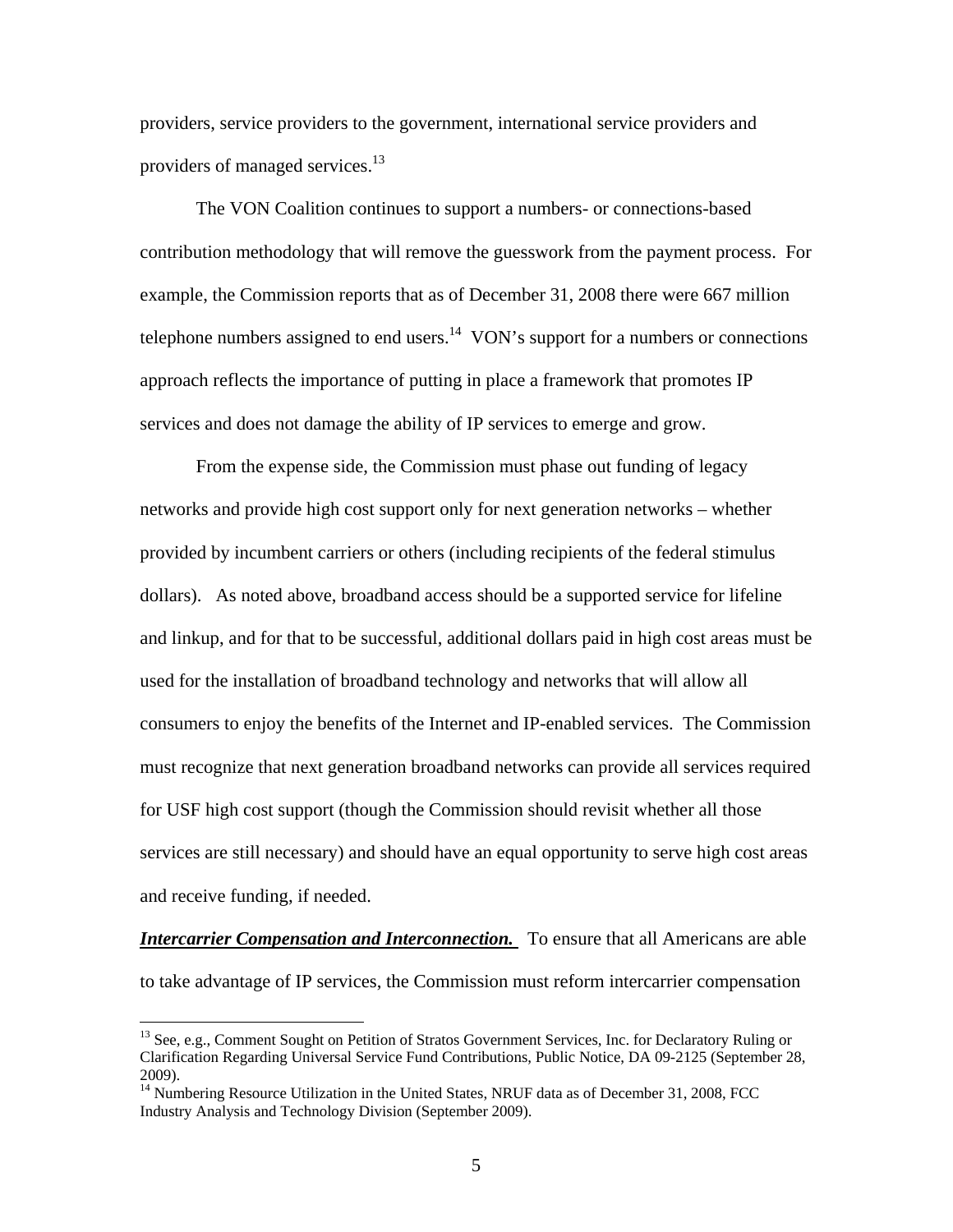so that current, artificially low prices for circuit switched connectivity do not deter consumers from making rational purchasing decisions for IP services. As the Commission defines a transition path to a forward looking compensation system, it must ensure that any solution it pursues does not harm the use of IP services. In order to achieve this and to rationalize the payment schemes, the VON Coalition supports a bill and keep system for all traffic, which would require carriers to recover their costs from end users, or, in limited circumstances, from an explicit subsidy, instead of through economically irrational intercarrier charges. In the alternative the Commission should consider a terminating access charge rate no higher than \$.0007 for all traffic, which the VON Coalition suggests will resolve many of the disputes before the Commission related to access pumping and call blocking.

 Whatever changes are adopted, the Commission should not perpetuate the existing inefficient system by moving backward and applying legacy carrier access charges to VoIP traffic. The FCC should also exclude from legacy carrier access charges 1) any information service that uses VoIP; 2) offers one-way VoIP services; and/or 3) enables free VoIP services to consumers.<sup>15</sup> This policy will encourage the further innovation and development of IP communications, and prevent further litigation between telecommunications carriers and VoIP providers.<sup>16</sup>

<sup>&</sup>lt;sup>15</sup> The Commission should also classify as 'information services' those applications that involve net protocol conversion, namely by originating calls on IP networks and terminating on circuit-switched networks, or conversely by originating on circuit-switched networks and terminating on IP networks (collectively 'IP/PSTN' services).

<sup>&</sup>lt;sup>16</sup> Eventually all traffic will originate and terminate on IP networks, and until then service providers will look for opportunities to exchange traffic in ways to avoid or reduce access payments. See, e.g., Sprint Establishes New Voice over IP (VoIP) Community Solution to Provide Significant Cost Savings to Wholesale VoIP Customers, at http://www.fiercewireless.com/press-releases/sprint-establishes-new-voiceover-ip-voip-community-solution-provide-significant-cost.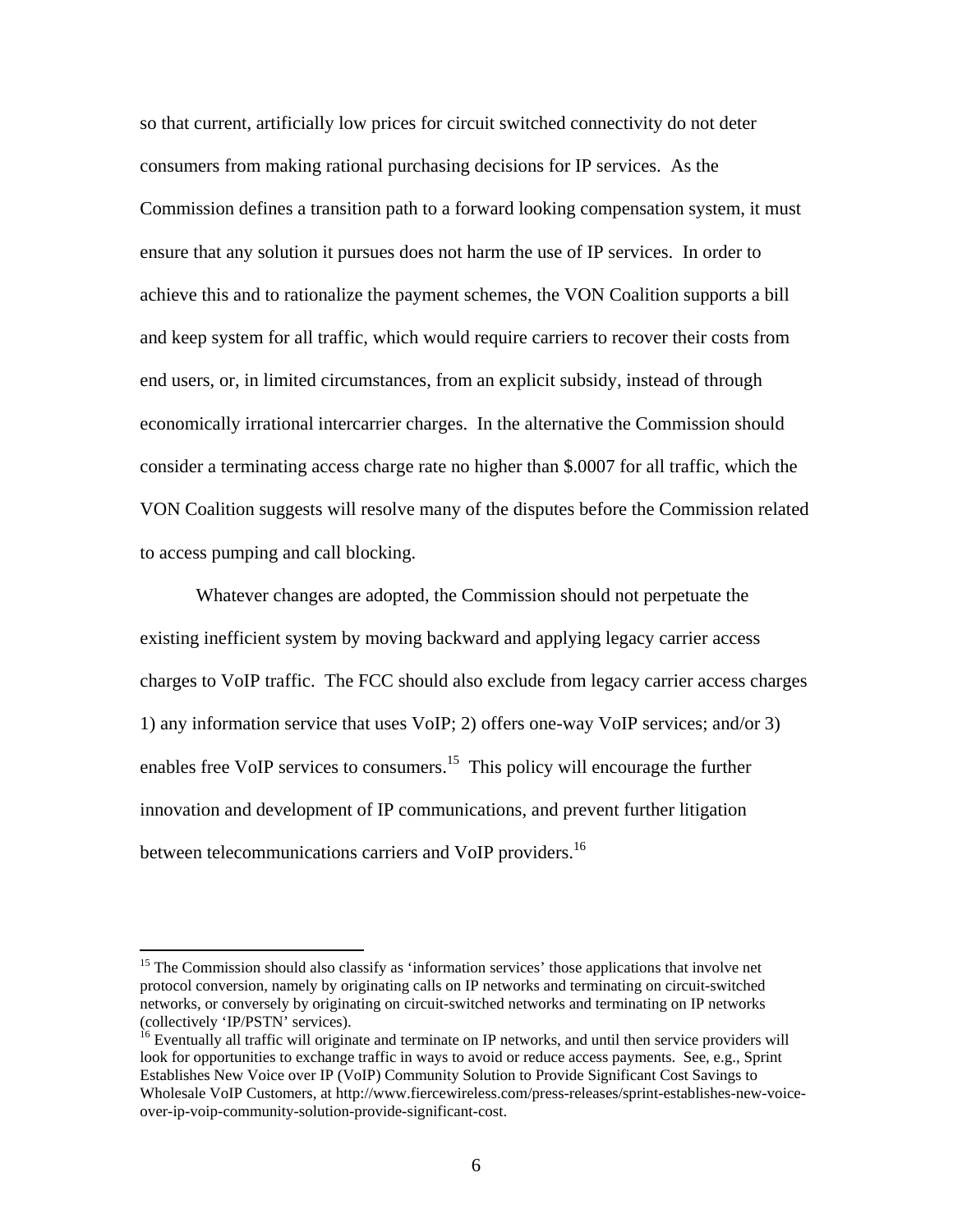Moreover, to resolve questions concerning phantom traffic, the Commission should focus on identifying the carrier to be billed and should resolve the compensation component by affirming that terminating carriers are not permitted to impose access charges on any VoIP traffic. Appropriate phantom traffic rules should reflect the following principles:

Call Signaling Protections for Terminating Carriers

- All providers in the call stream must pass, without modification, signaling details except where not feasible with network technology deployed at the time the call was originated
- Telecommunications carriers are required to insert valid carrier identification information for billing purposes
- VoIP providers and carrier partners are not required to insert calling party number where not generated by originating party

 Any intercarrier compensation structure should also confirm that carriers who sell wholesale services to VoIP providers are subject to Title II interconnection and compensation rights and obligations with regard to the VoIP traffic. In particular, Section 251 of the Communications Act allows competitive local exchange carriers to obtain interconnection and unbundled network elements that enable them to provide wholesale telecommunications to third party end users such as VoIP providers that offer retail VoIP products and services.

*Federal Preemption of IP-Enabled Services.* In 2004, the Commission issued two seminal decisions concerning IP communications. In the *Pulver Order*, the Commission found that Free World Dialup, a directory service that facilitated computer-to-computer communications over the Internet, was an information and not a telecommunications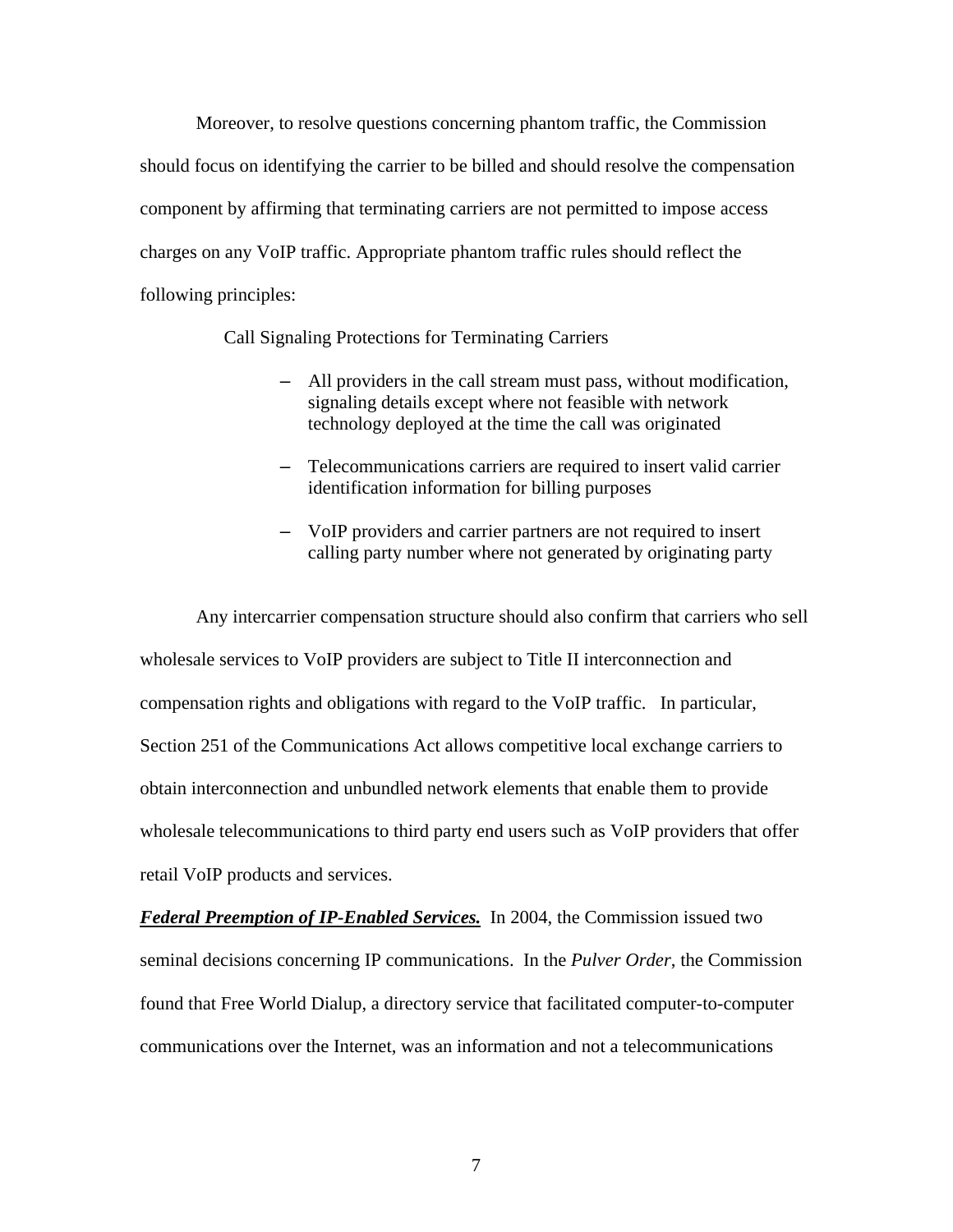service.<sup>17</sup> In the *Vonage Order*, the Commission found that Vonage's interconnected VoIP service was preempted from state regulation.18 Though the *Pulver Order* was never challenged on appeal and the *Vonage Order* has been repeatedly upheld by federal courts, five years later VoIP providers continue to resist attempts by state regulators to tax and regulate VoIP services, including those pending today in Connecticut,  $^{19}$  Louisiana,  $^{20}$ Texas<sup>21</sup> and Vermont.<sup>22</sup>

 VoIP and other IP services have been successful in the marketplace because they have remained largely free from traditional, federal telecommunication regulation and totally unfettered and unencumbered from state regulation. As part of its efforts to facilitate IP services, the Commission should take every opportunity to confirm the broad federal preemption of VoIP and other IP-enabled services, including most immediately in response to the petition filed by the Kansas and Nebraska Public Service Commissions seeking to impose state Universal Service Fund charges on nomadic VoIP providers.<sup>23</sup> Moreover, the Commission should confirm that interconnected VoIP and other IPenabled services and applications are, to the extent they are regulated at all, information services, not subject to Title II requirements or obligation (including compensation), and only subject to the Commission requirements that are specifically imposed following a rulemaking that demonstrates such requirements are needed to promote public safety or

1

<sup>&</sup>lt;sup>17</sup> Memorandum Opinion and Order, 19 FCC Rcd 3307 (2004).

 $^{18}$  Order, 19 FCC Rcd 22404 (2004, affd. Minnesota Pub. Util. Comm'n v. FCC, 483 F.3d 570 (8<sup>th</sup> Cir. March 21, 2007).

<sup>&</sup>lt;sup>19</sup> Scope of Proceeding and Request for Written Comments, Connecticut Department of Public Utility Control Docket No. 08-07-15PH02 (August 5, 2009).

<sup>&</sup>lt;sup>20</sup> Rulemaking to Study the Possible Development of Rules Applicable to Voice Over Internet Protocol, Louisiana Public Service Commission Docket No. R-28268 (July 23, 2009).

<sup>&</sup>lt;sup>21</sup> Request for Comment, Rulemaking Related to the Regulatory Treatment of Voice Over Internet Protocol Services, Public Utility Commission of Texas Project No. 37614 (November 10, 2009).<br><sup>22</sup> Proposal For Decision, Investigation into Regulation of Voice over Internet Protocol Services, Docket

No. 7316 (released December 9, 2009).

<sup>&</sup>lt;sup>23</sup> Petition of Nebraska Public Service Commission and Kansas Corporation Commission for Declaratory Ruling, WC Docket No. 06-122.